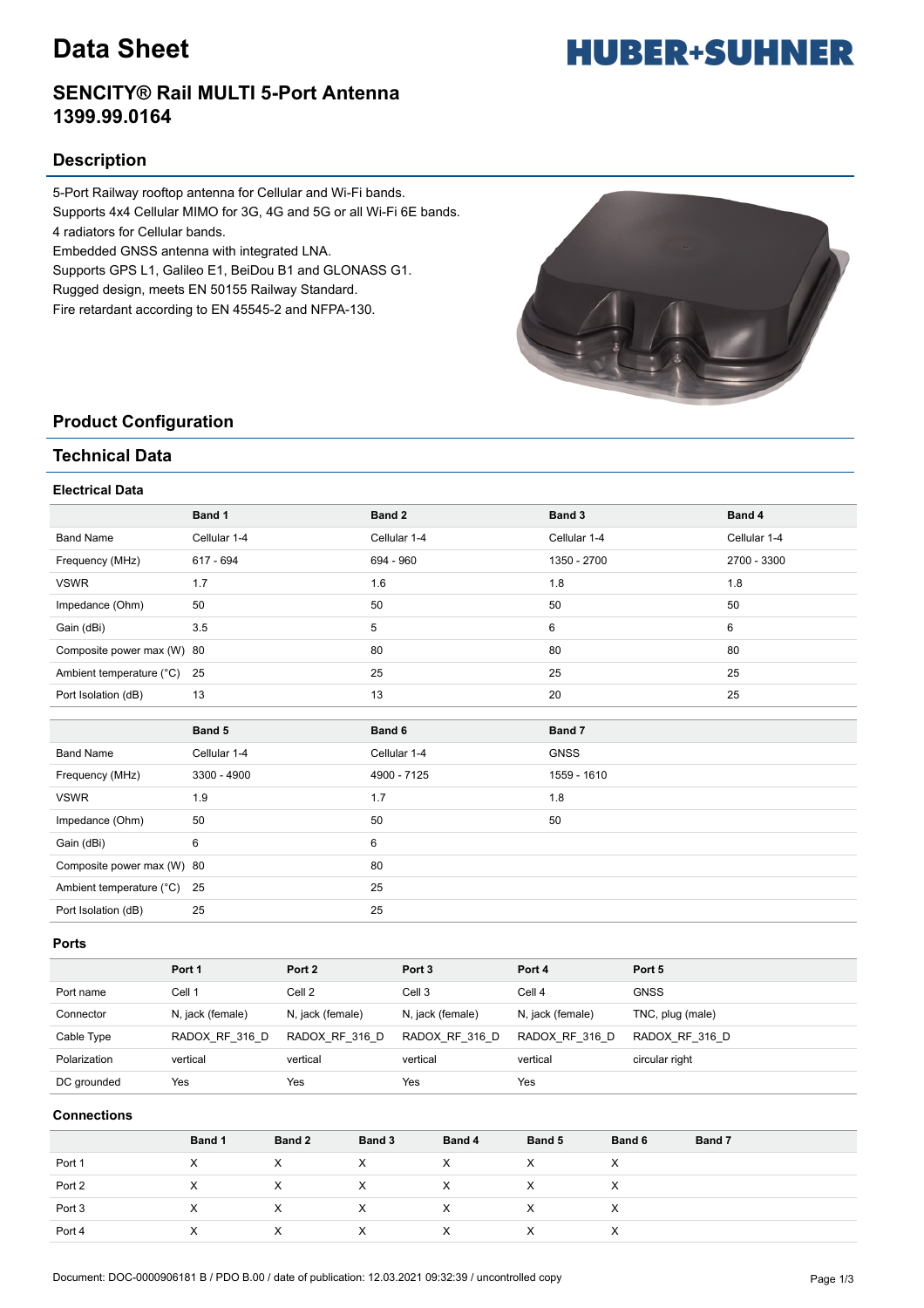## **Data Sheet**

# **HUBER+SUHNER**

### **SENCITY® Rail MULTI 5-Port Antenna 1399.99.0164**

Port 5  $\times$ 

### **General Data**

Ground plane: VSWR and gain values are also valid for installations on non-metallic surfaces (no specific ground plane requirements). Please refer to the outline drawing to read the cable pigtail length of each port.

### **Electrical Data LNA**

| LNA noise figure dB          | 1.6    |
|------------------------------|--------|
| LNA current consumption (mA) | 20     |
| LNA is connected to          | Port 5 |

This Antenna is compliant with the Radio Equipment Directive 2014/53/EU EMC: EN50121-3-2 (2016) ETSI EN 303 413 V.1.1.1 (2017-06) ETSI EN 301 489-1 V2.2.3 (2019-03) ETSI EN 301 489-19 V2.1.1 (2019-04) LNA input voltage range: 3...5V

Total gain @90° elevation: 30 dBiC

Values for LNA power consumption, noise figure and gain are given for a 5V operating voltage and may differ slightly for a lower voltage.

| Mechanical Data |  |
|-----------------|--|
|-----------------|--|

| Dimensions (mm) | 84 x 368 x 425 (Heigth x Width x Depth) |
|-----------------|-----------------------------------------|
| Weight (kg)     |                                         |

High-voltage-protection: no voltage on RF port, if the catenary line touches antenna (EN 50124-1, 27.5 kVAC/1min). High-current-protection: Designed acc. to UIC 533, DC-grounded antenna element protection against lightning and short circuit with catenary lines (EN50388, EN 50122-1, 40kA/0.1sec)

Corrosion: Low corrosion design according to MIL-F-14072(E), 96 hours Salt Spray test.

Mounting: Shall be installed in longitudinal position to the wind/driving direction.

Suitable for installation on high speed trains with a maximum speed of 500 km/hr.

### **Environmental Data**

| Environmental conditions                                | outdoor                   |
|---------------------------------------------------------|---------------------------|
| Operation temperature (°C)                              | $-40$ to 85               |
| Storage temperature (°C)                                | $-55$ to 85               |
| Transport temperature (°C)                              | $-40$ to 85               |
| IP rating                                               | IP <sub>69</sub>          |
| Flammability rating                                     | EN 45545-2 R24 HL3        |
| Solar radiation                                         | <b>UL 746C. F1</b>        |
| 2011/65/EU (RoHS - including<br>2015/863 and 2017/2102) | compliant acc. Annex III  |
| Lead-free soldered                                      | yes                       |
| <b>WEEE 2012/19/EU</b>                                  | no special marking needed |
| ELV 2000/53/EC                                          | compliant                 |
| REACH 1907/2006/EC                                      | compliant                 |

Environmental tests: EN 50155:2008-05

§12.2.3 EN 60068-2-1 Cold temperature test Ad, -55°C, 16h §12.2.4 EN 60068-2-2 Dry heat test Bd +85°C, 16h §12.2.5 EN 60068-2-30 Damp heat cyclic test Db, +25/55°C, 2 cycles §12.2.10 EN 60068-2-11 Salt Mist test Ka, 96h §12.2.11 EN 61373 § 9 Random Vibration (Long life) test, Cat. 1 class B §12.2.11 EN 61373 § 10 Mechanical shock test, Cat. 1 class B §12.2.12 DIN EN 60529 Ingress protection test, IP69

Flammability rating: EN45545-2:2013 + A1:2015, NFPA-130:2017 Tested according to ISO 4589-2:2017, NFX 70-100-1:2006, ISO 5659-2:2011.

### **Material Data**

Radome colour **RAL 7043** (dark grey) Radome material example and the example of PC (Polycarbonate) Back plate/base plate material and a metal and aluminium